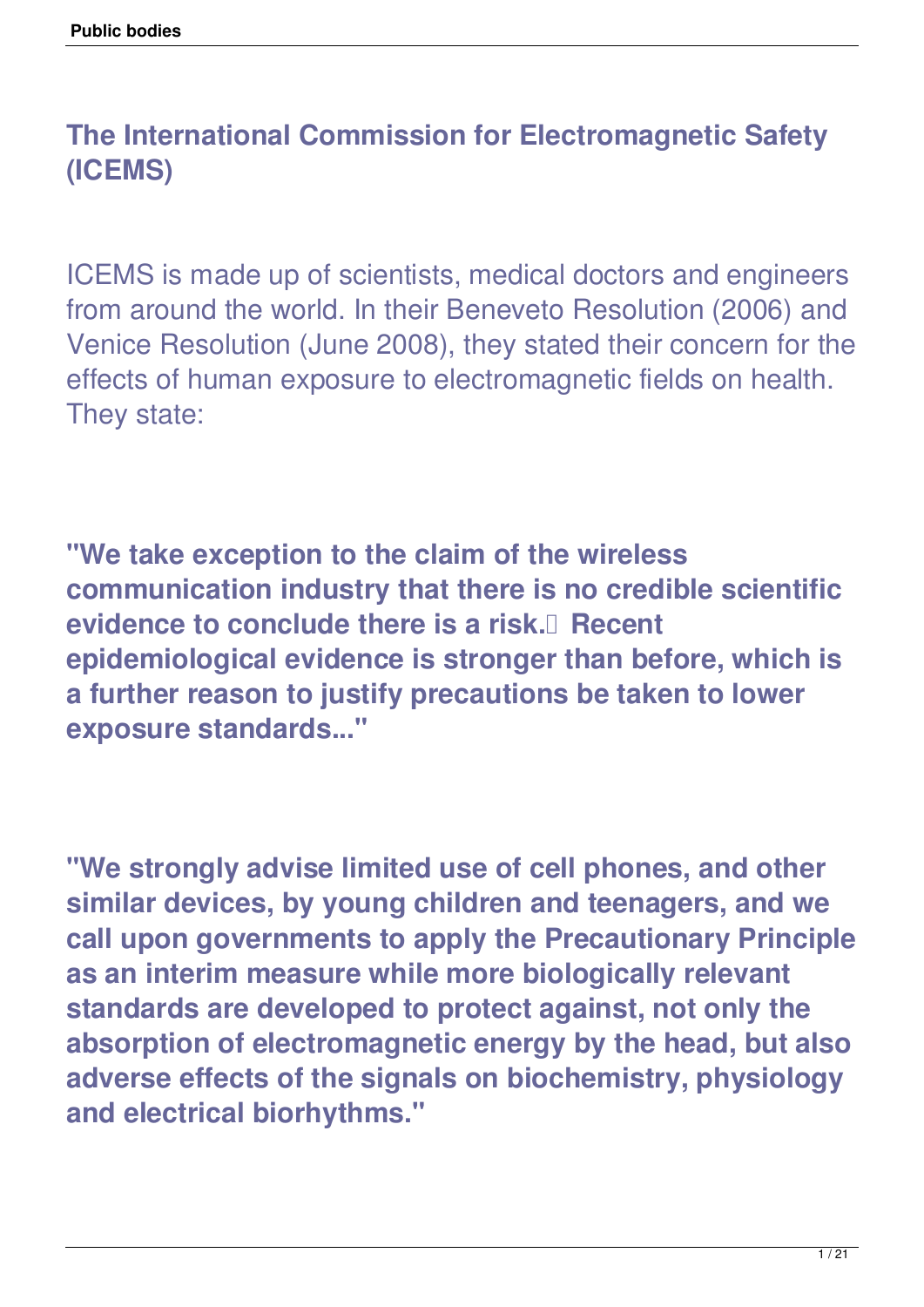#### **The Education Professionals Union (Voice) ( forme rly the Professional Association of Teachers)**

Voice is calling for a moratorium on new Wi-Fi networks in schools and the suspension of existing Wi-Fi if possible. It has called for a full investigation into wifi networks in schools:

**"We continue to be concerned about the possible effects of Wi-Fi. Particularly on children whose brains and bodies are still developing"**.

Speaking about the announcement of an investigation into Wi-Fi by the Health Protection Agency (measuring emissions from computers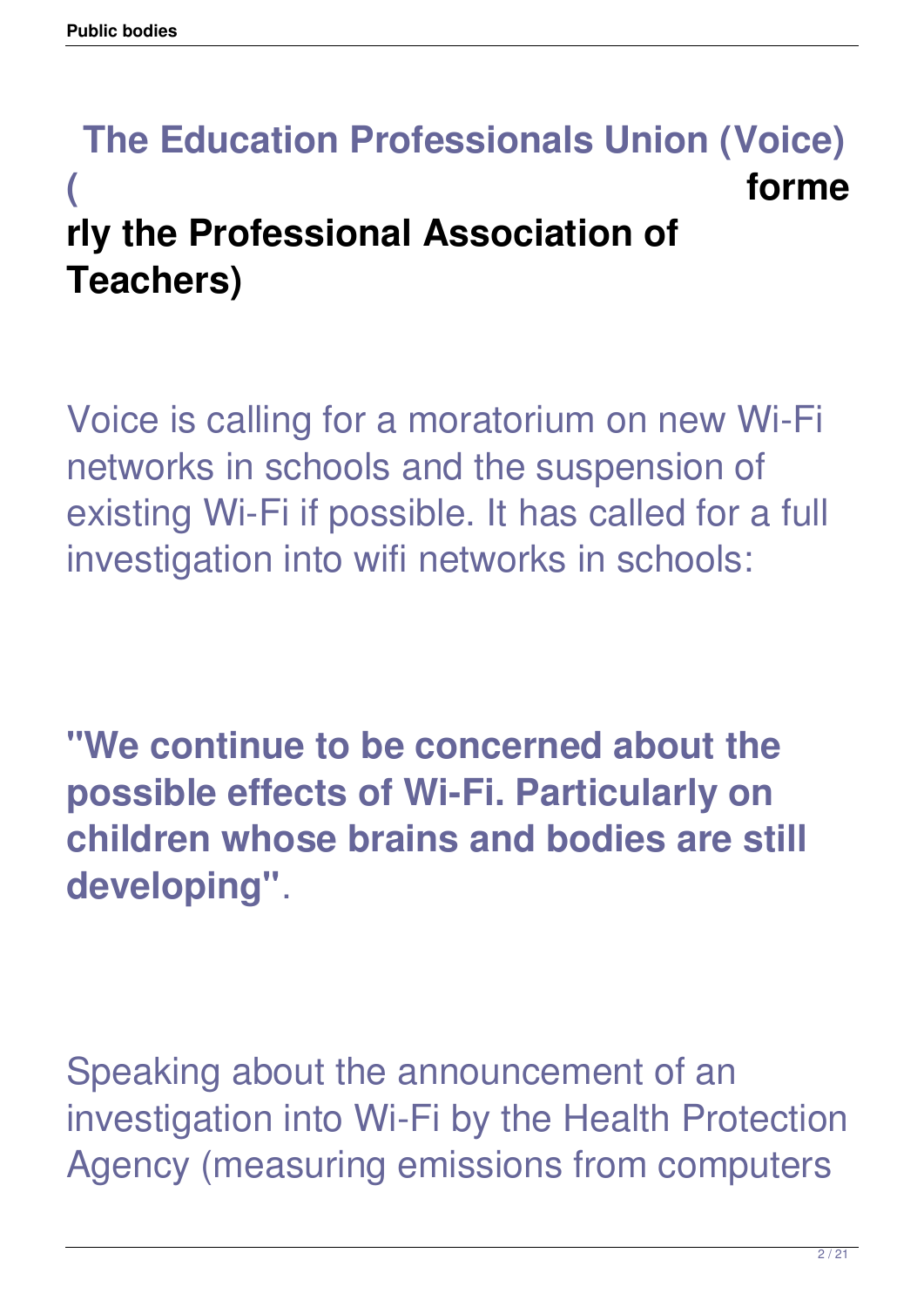in schools to check whether they are within ICNIRP guidelines), Voice General Secretary, Philip Parkin stated:

**"Whilst we welcome this investigation I do not feel that it goes far enough. It seems to be concentrating on what should be known** already rather than on what is not known.<sup>[]</sup> It **seems to me that the HPA:** 

 **- has pre-judged outcomes before they have done the work;**

 **- seems to only be considering the thermal effect of EMR (electromagnetic radiation) and not the potential long-term health risks associated with the non-thermal effects;**

 **- is assessing against the totally inadequate ICNIRPS guidelines which only relate to the thermal effects of EMR;**

 **- does not appear to be doing any health-related investigations amongst children; and**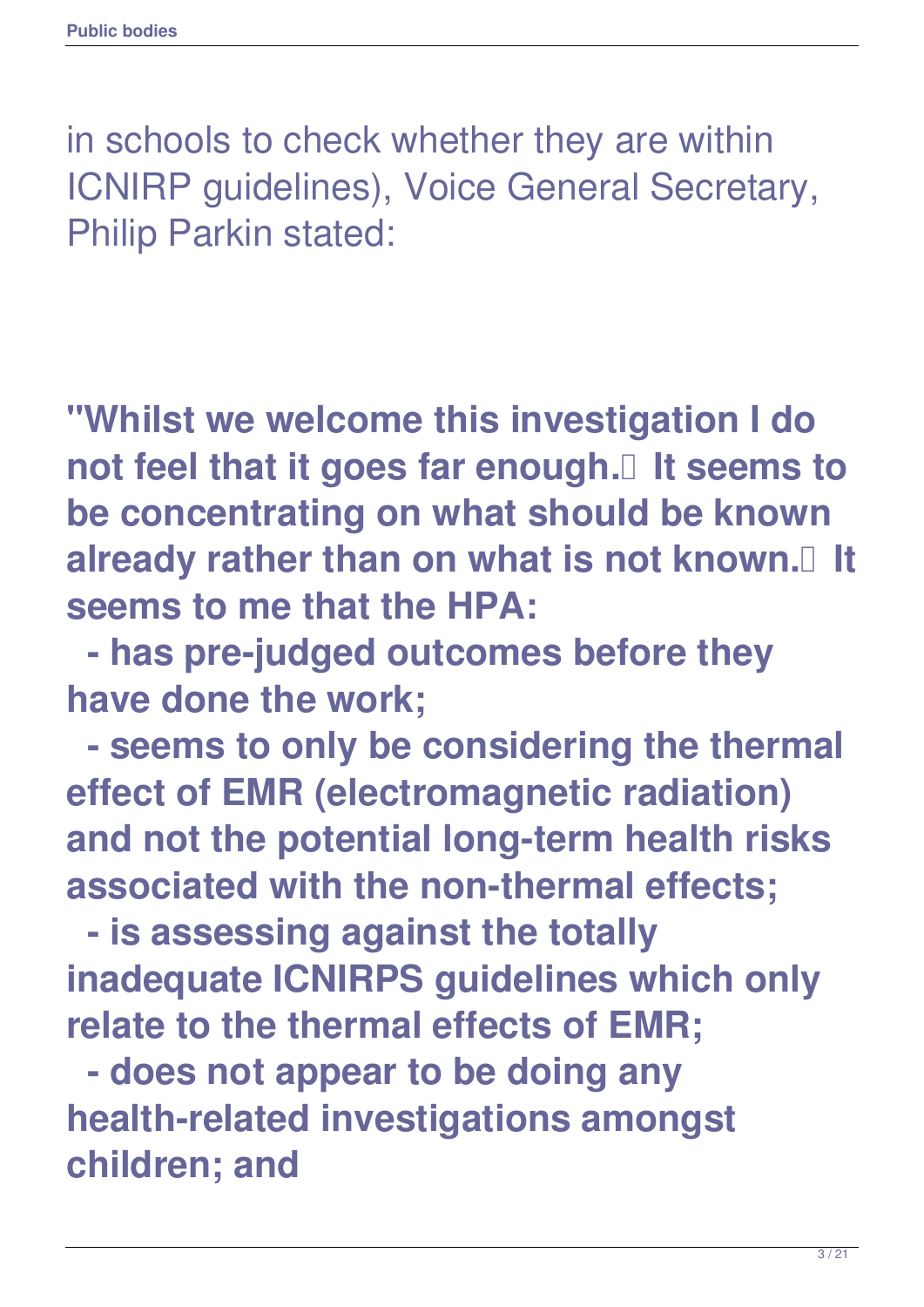**- appears to be concentrating on measuring radiation levels which are already known, or should have been before the technology was allowed to be used in schools."** 

Read more...

 **[Associatio](http://www.dailymail.co.uk/news/article-1039235/Suspend-wi-fi-schools-says-union-chief-following-reports-causes-ill-health.html)n of Teachers and Lecturers (ATL)** In April 2009, the Association of Teachers and [Lecturers called for](http://www.dailymail.co.uk/news/article-1168547/Wi-fi-networks-removed-schoo%20ls-stop-children-getting-cancer-teachers-insist.html) [classroom wireless networks to be](http://www.dailymail.co.uk/news/article-1168547/Wi-fi-networks-removed-schoo%20ls-stop-children-getting-cancer-teachers-insist.html) [suspended immediately](http://www.dailymail.co.uk/news/article-1168547/Wi-fi-networks-removed-schoo%20ls-stop-children-getting-cancer-teachers-insist.html)  [until research has proper](http://www.dailymail.co.uk/news/article-1168547/Wi-fi-networks-removed-schoo%20ls-stop-children-getting-cancer-teachers-insist.html)ly considered the threat to health. Members said they were concerned by scientific reports linking wi-fi with impaired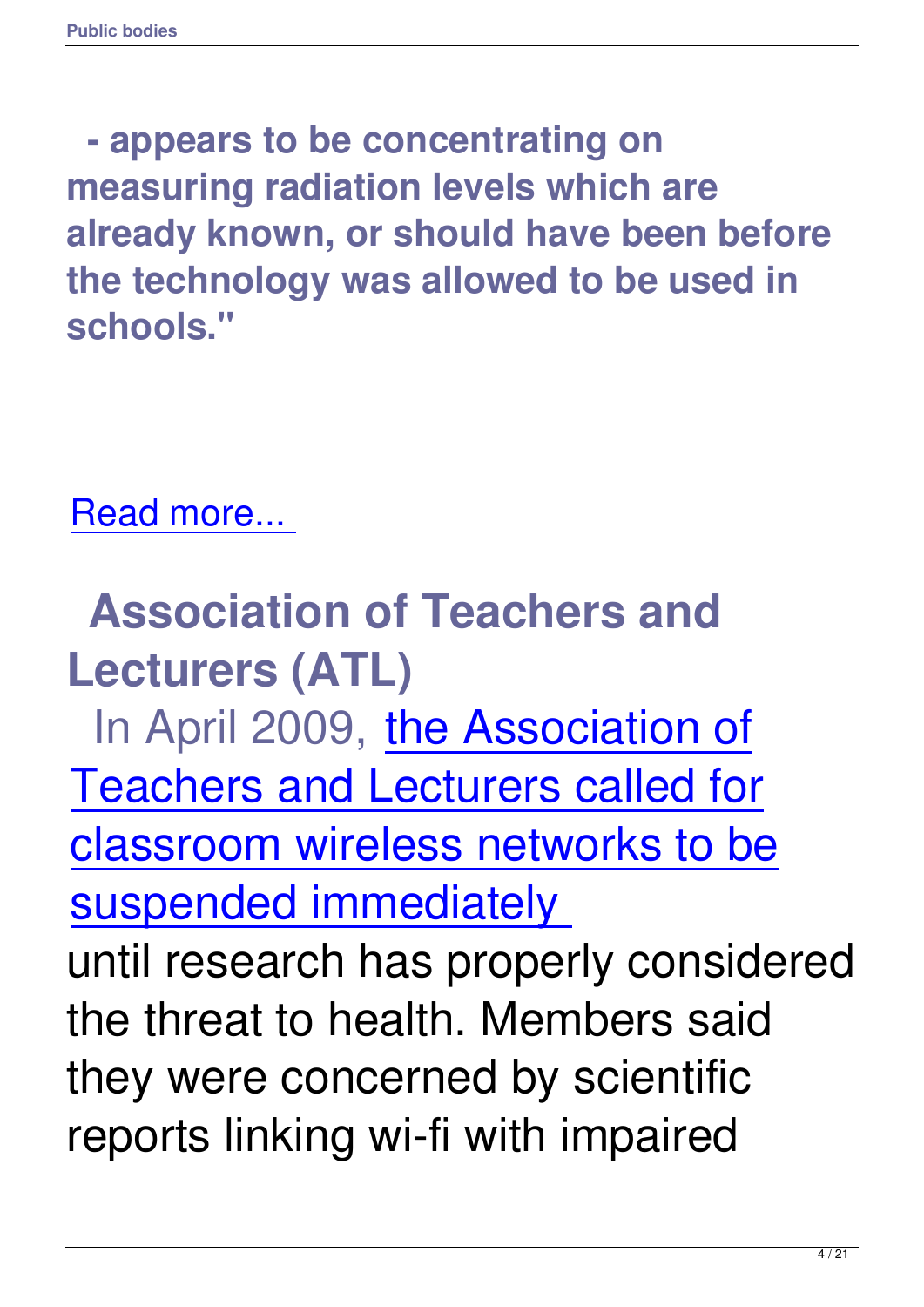concentration, loss of short-term memory, chromosome damage and increased incidence of cancer.

**The German teachers' Union for Education and Knowledge (GEW, Gewerkschaft Erziehung und Wissenschaft)**

GEW has told its members to resist the rollout of Wi-Fi into schools in Germany on safety grounds. The GEW Union in Hesse has proposed: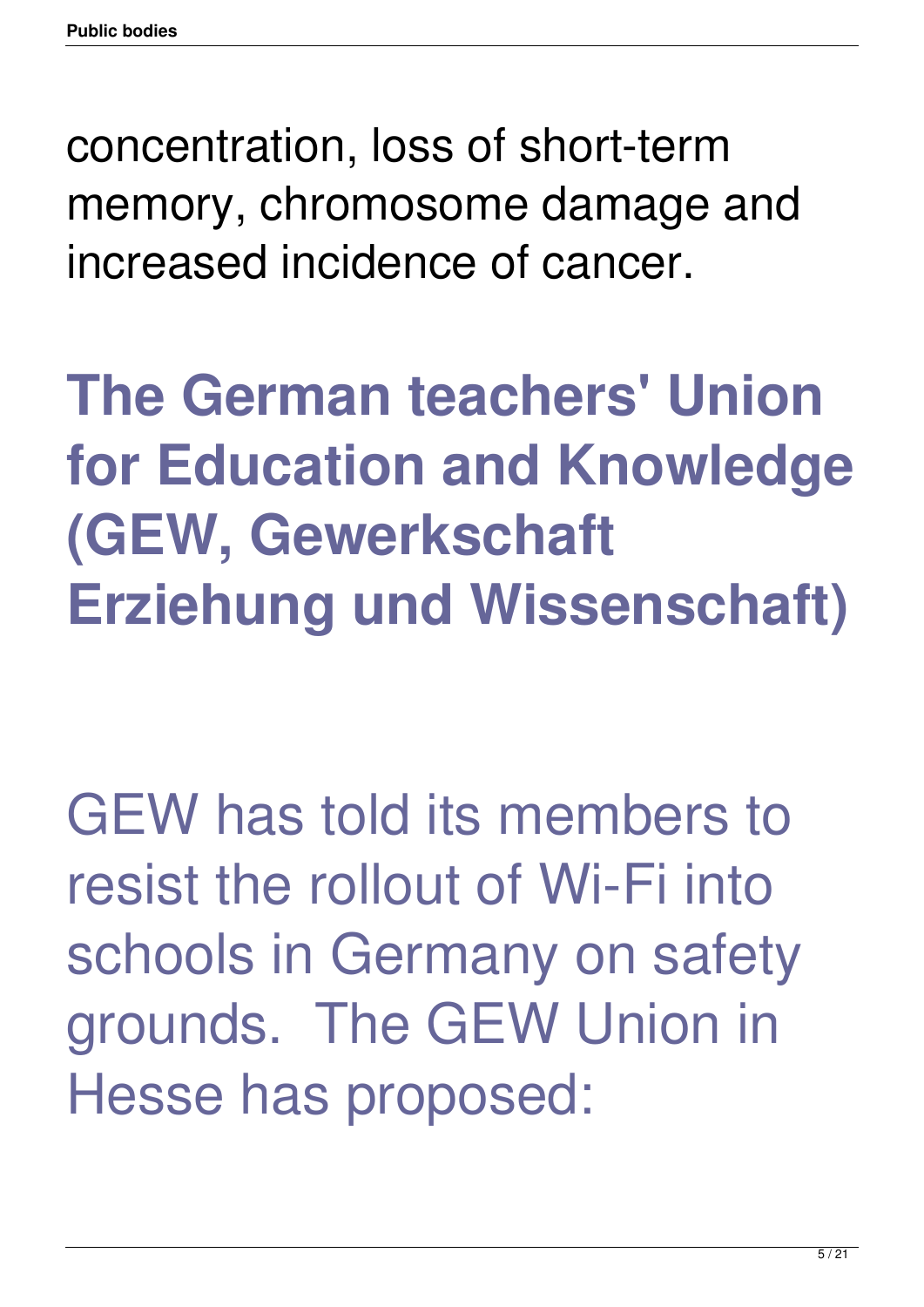#### "**Due to possible effects on school performance, a healthy school should not only be smoke free, but also allow teachers and students to teach and study in a radiation free environment"**

#### **Public Health Department of Salzburg**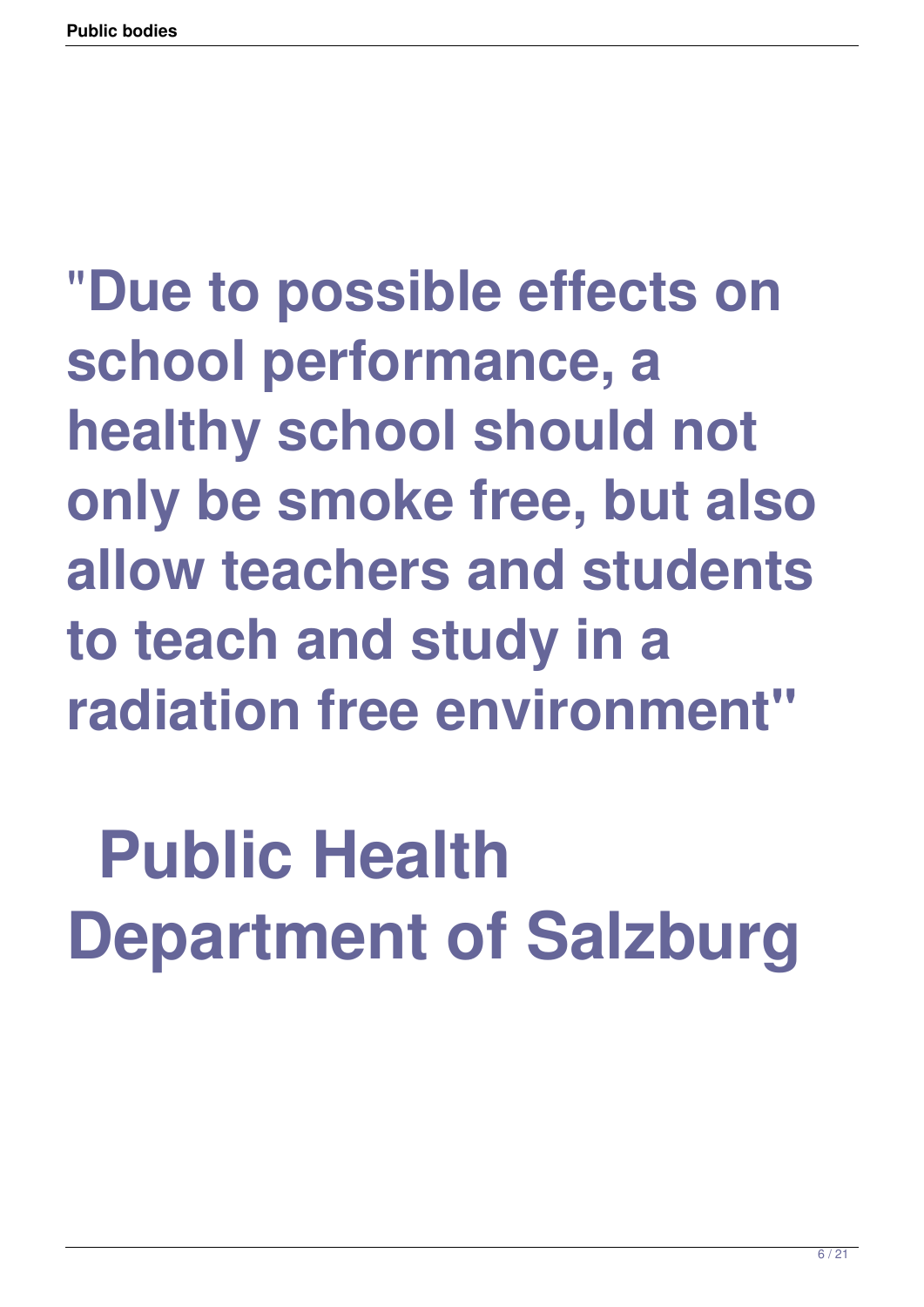#### The Public Health Department of Salzburg has warned that Wi-Fi should not be installed in schools or nurseries.

#### **The Austrian Medical Association**

#### The Austrian Medical Association is lobbying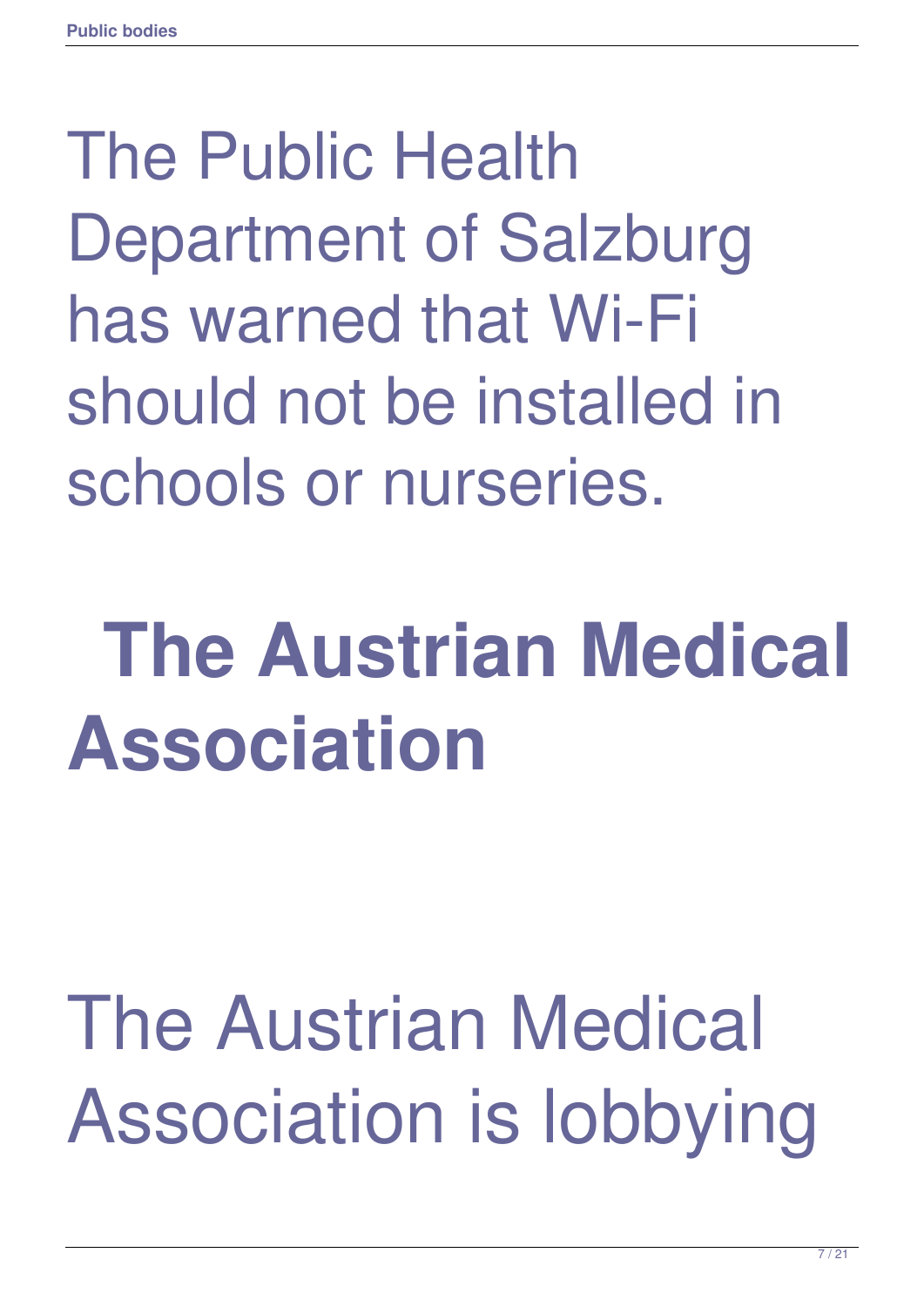#### against the deployment of Wi-Fi in schools.

### **Lakehead University, Ontario, Canada**

#### Lakehead University in Ontario, Canada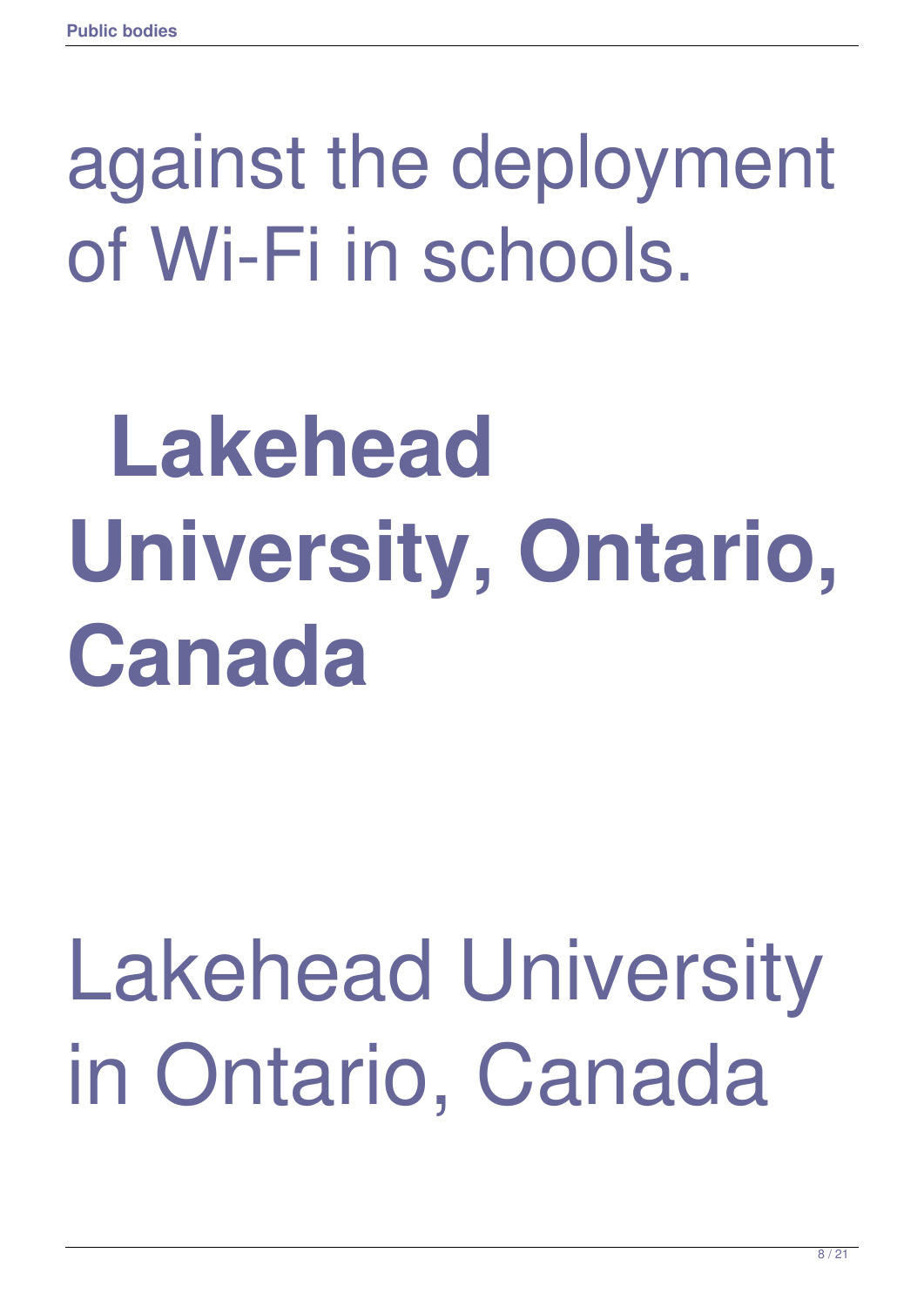has limited its use of Wi-Fi, due to health concerns. It has comprehensive fibre-optic computer network throughout the campus. Its policy on the use of Wi-Fi states: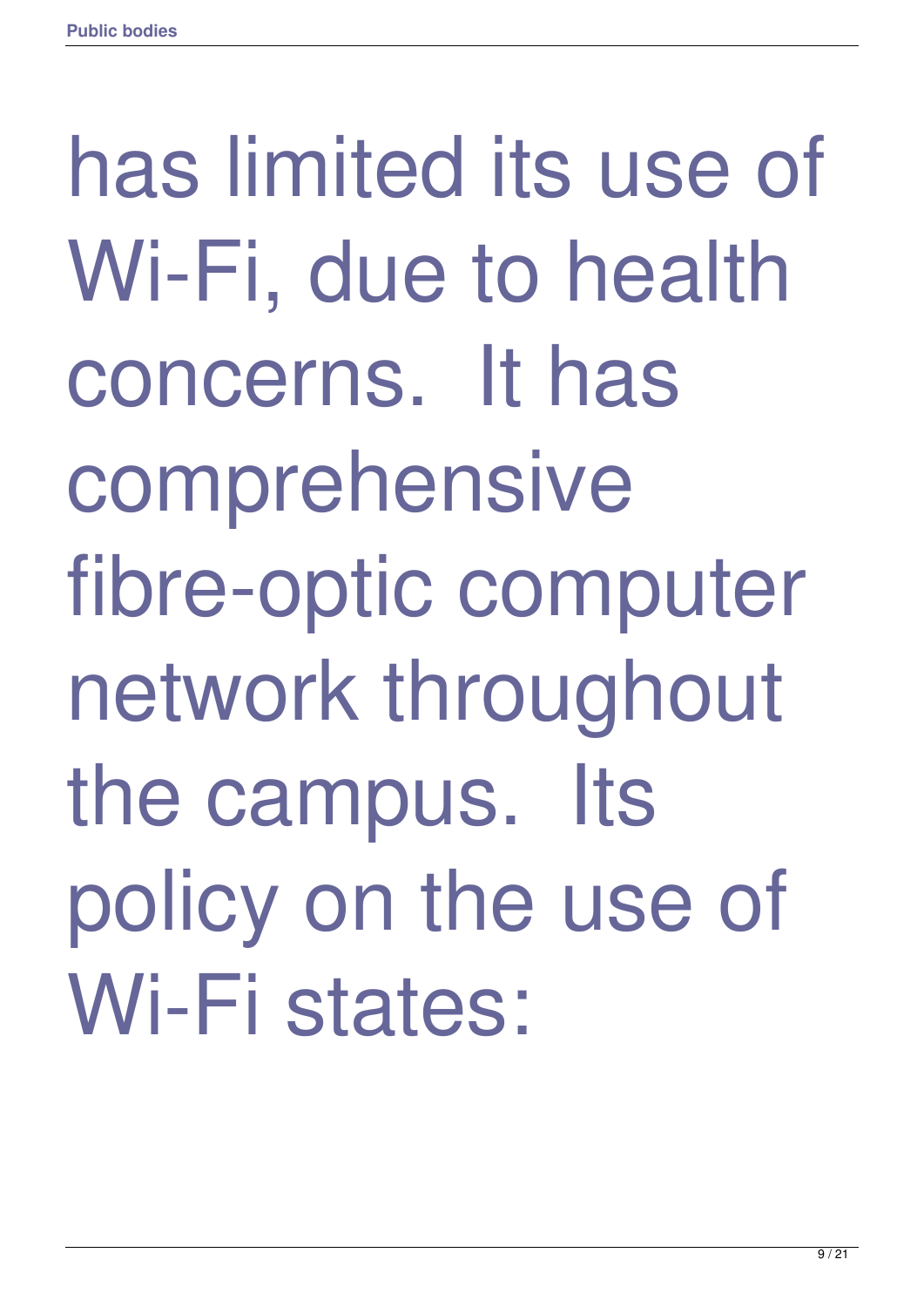**"There will be no use of Wi-Fi in those areas of the University already served by hard wire connectivity until such time as the potential health**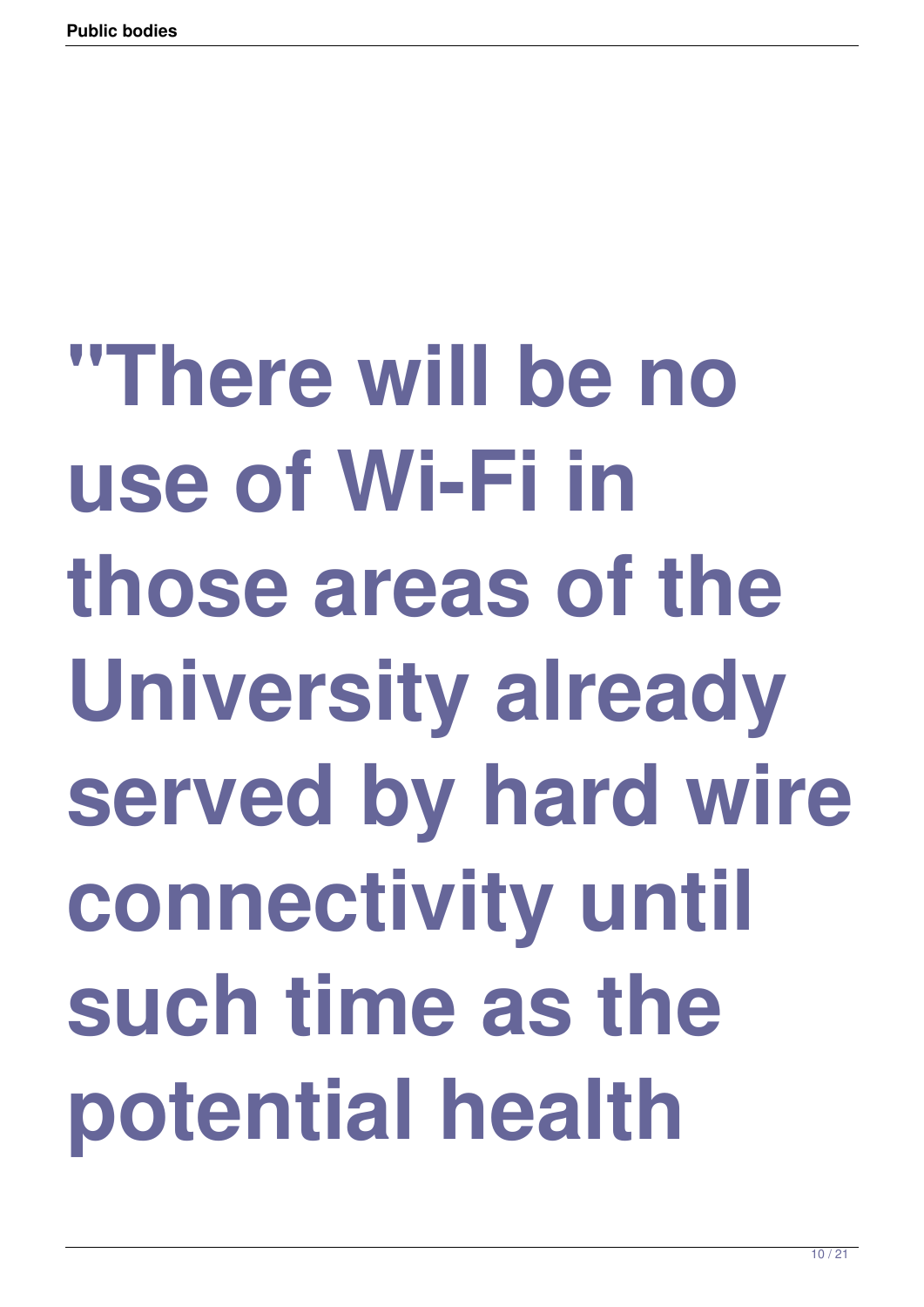### **effects have been scientifically rebutted or there are adequate protective measures that can be taken"**

### **Libraries in France**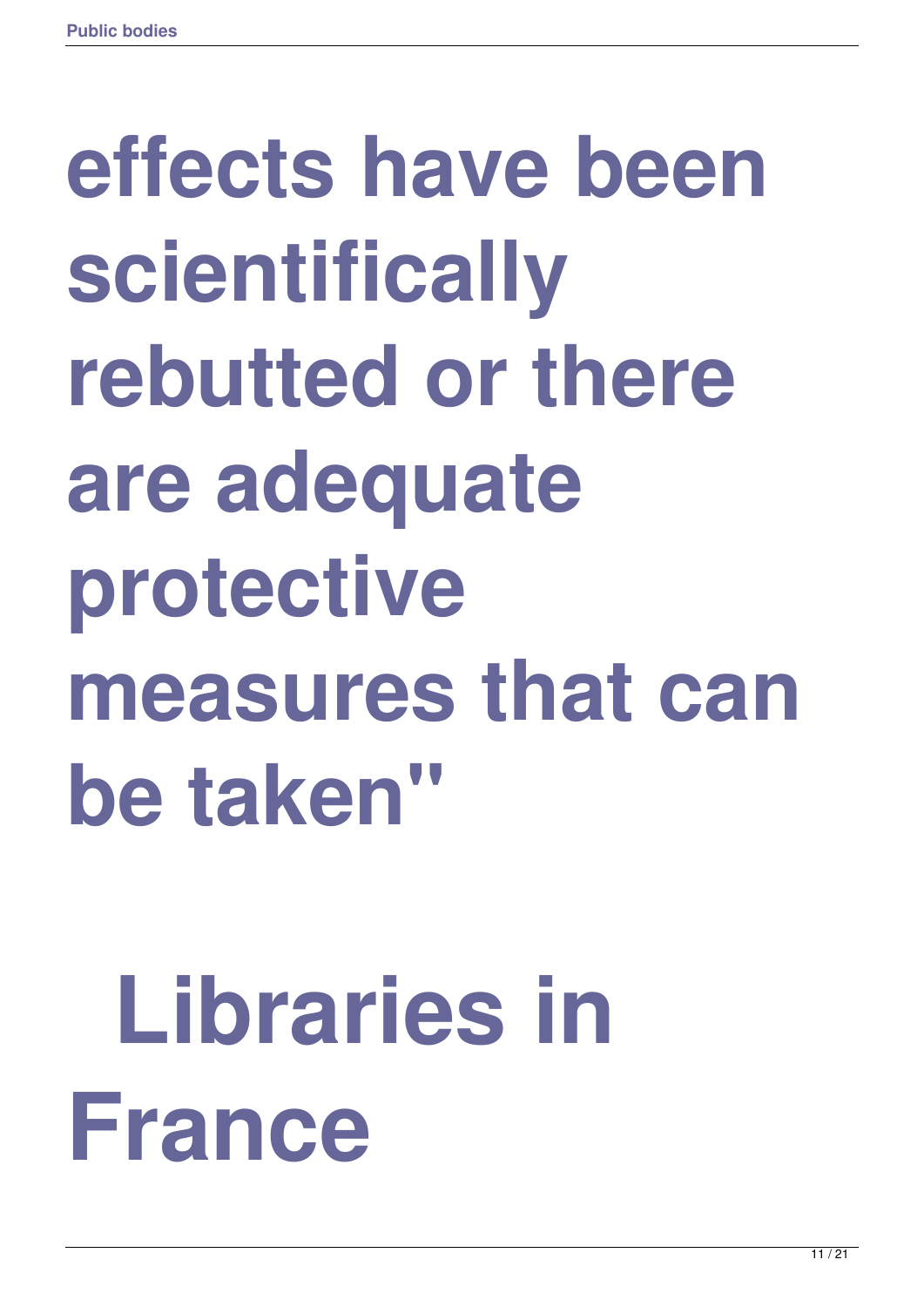French national [libraries \(BNF\) h](http://www.next-up.org/pdf/FranceNationalLibraryGivesUpWiFi07042008.pdf)as [imposed a](http://www.next-up.org/pdf/FranceNationalLibraryGivesUpWiFi07042008.pdf) moratorium on wi-fi networks in French libraries. [Paris libraries](http://www.next-up.org/pdf/France2WiFiInPublicLibrariesInParisMoratorium30112007.pdf)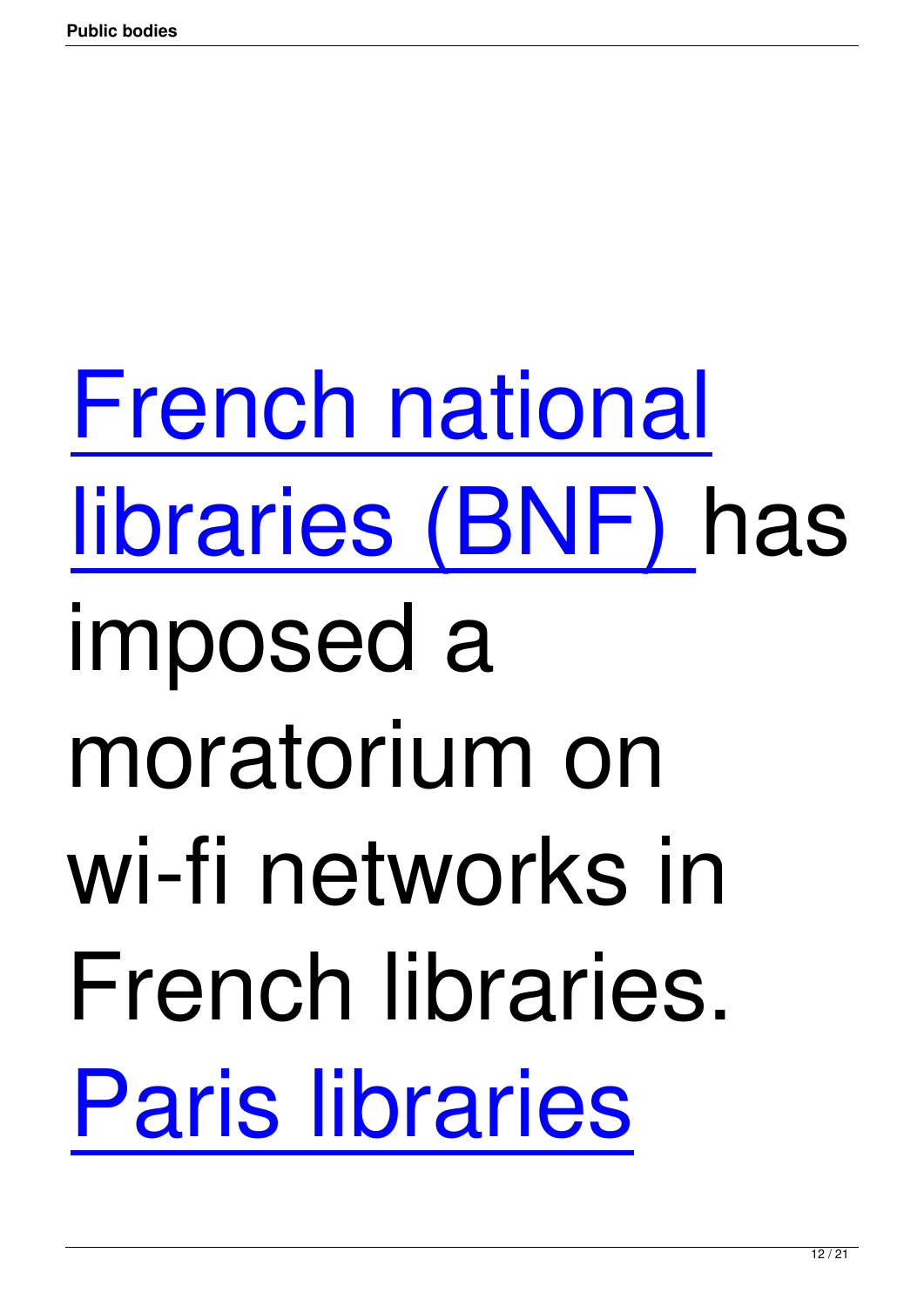### have switched off wi-fi after staff reported ill effects.

## **The Progressive Librarian's Guild in**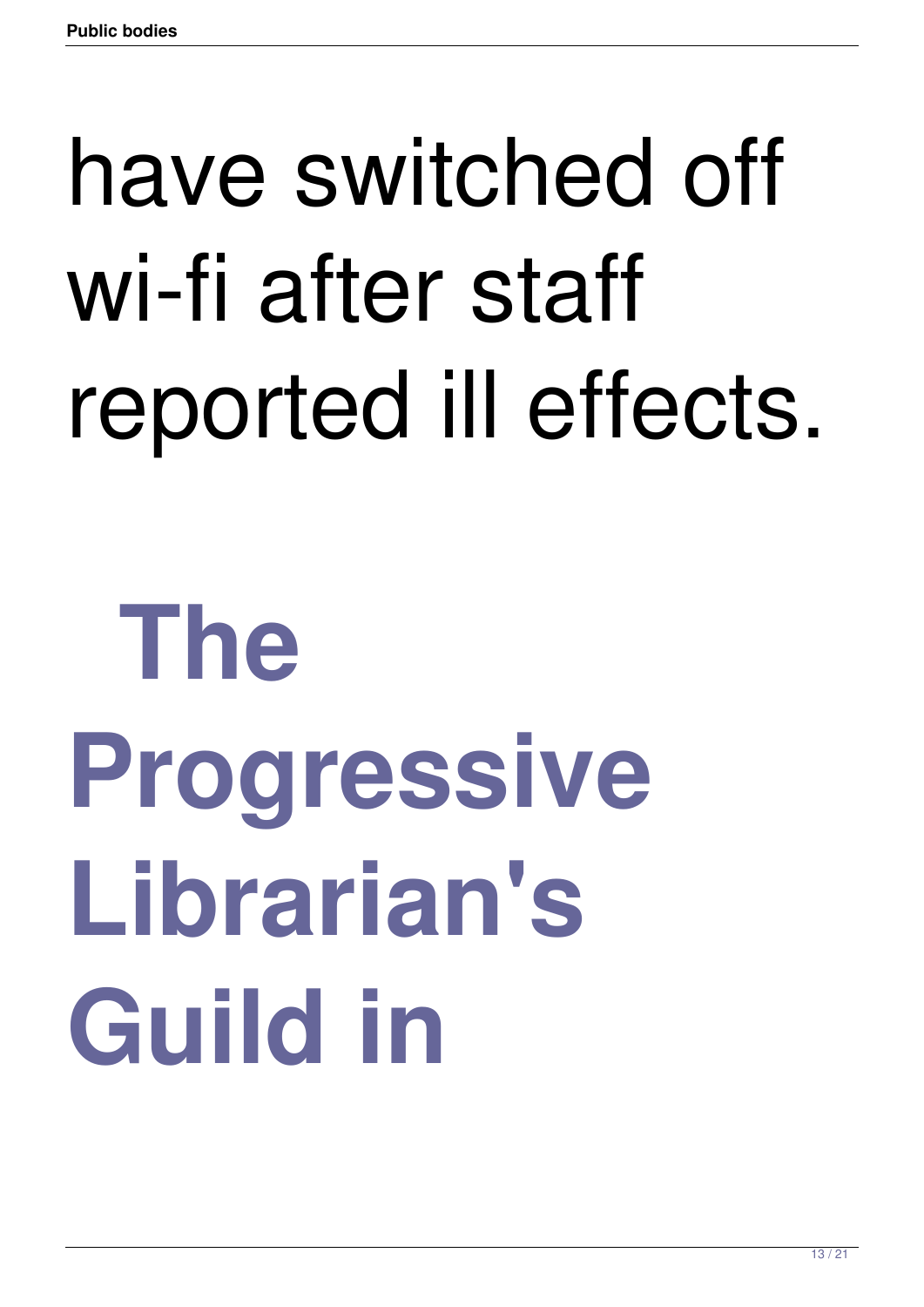### **America**

## The Progressive Librarian's Guild in America recommends: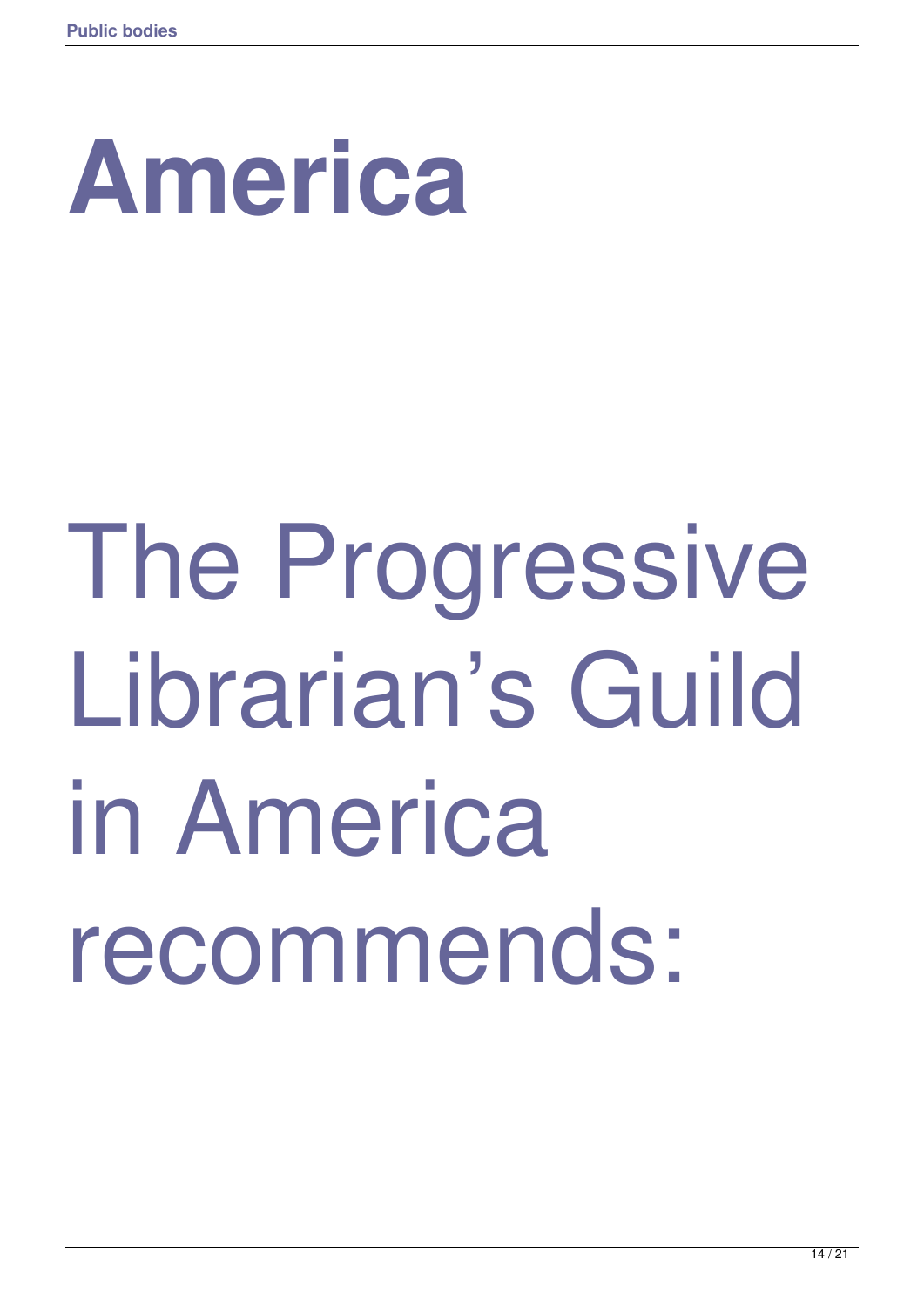# "**that via their professional organizations, information workers address the**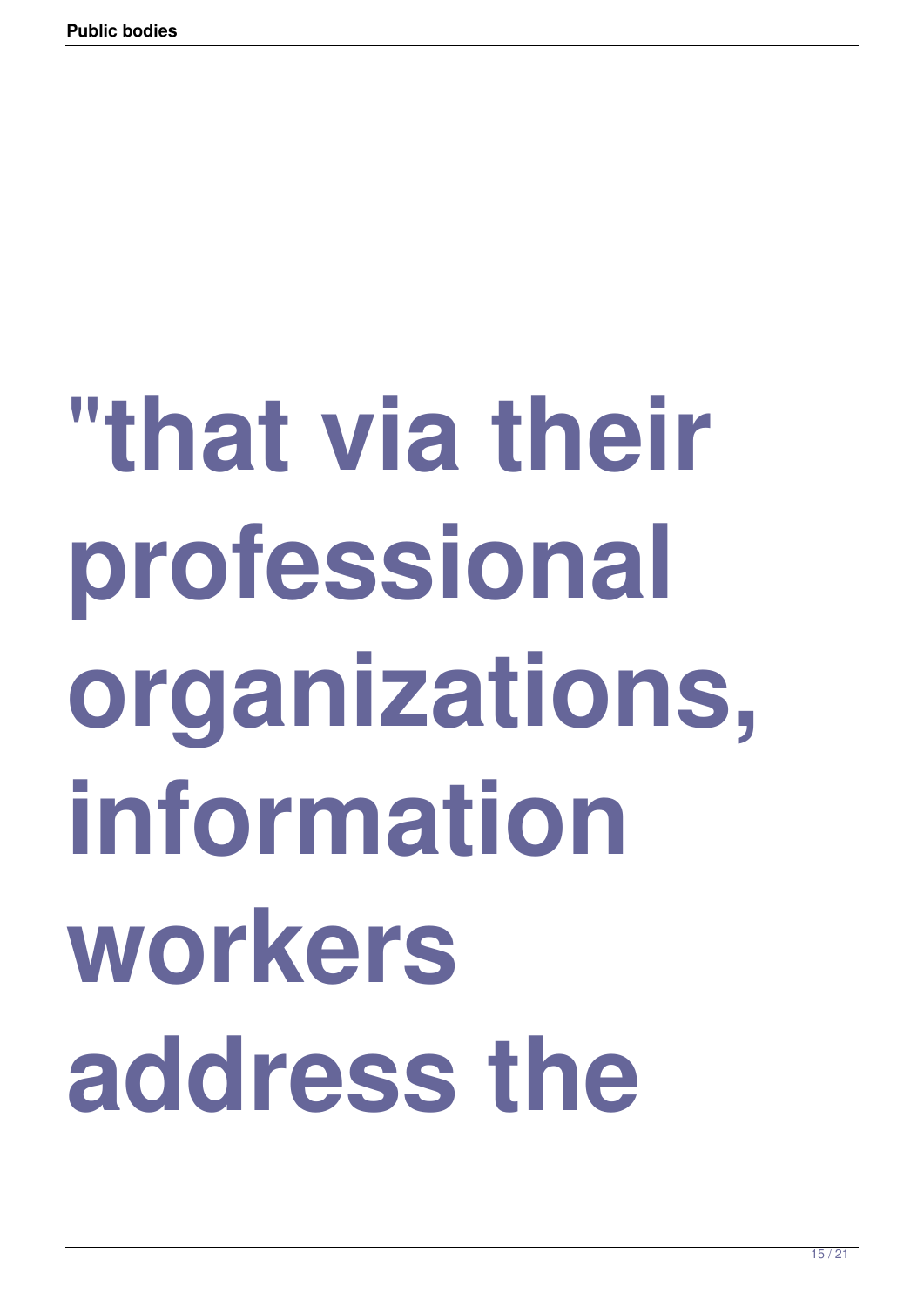# **risks of wireless technology in public spaces, take steps in learning about the risks of wireless in**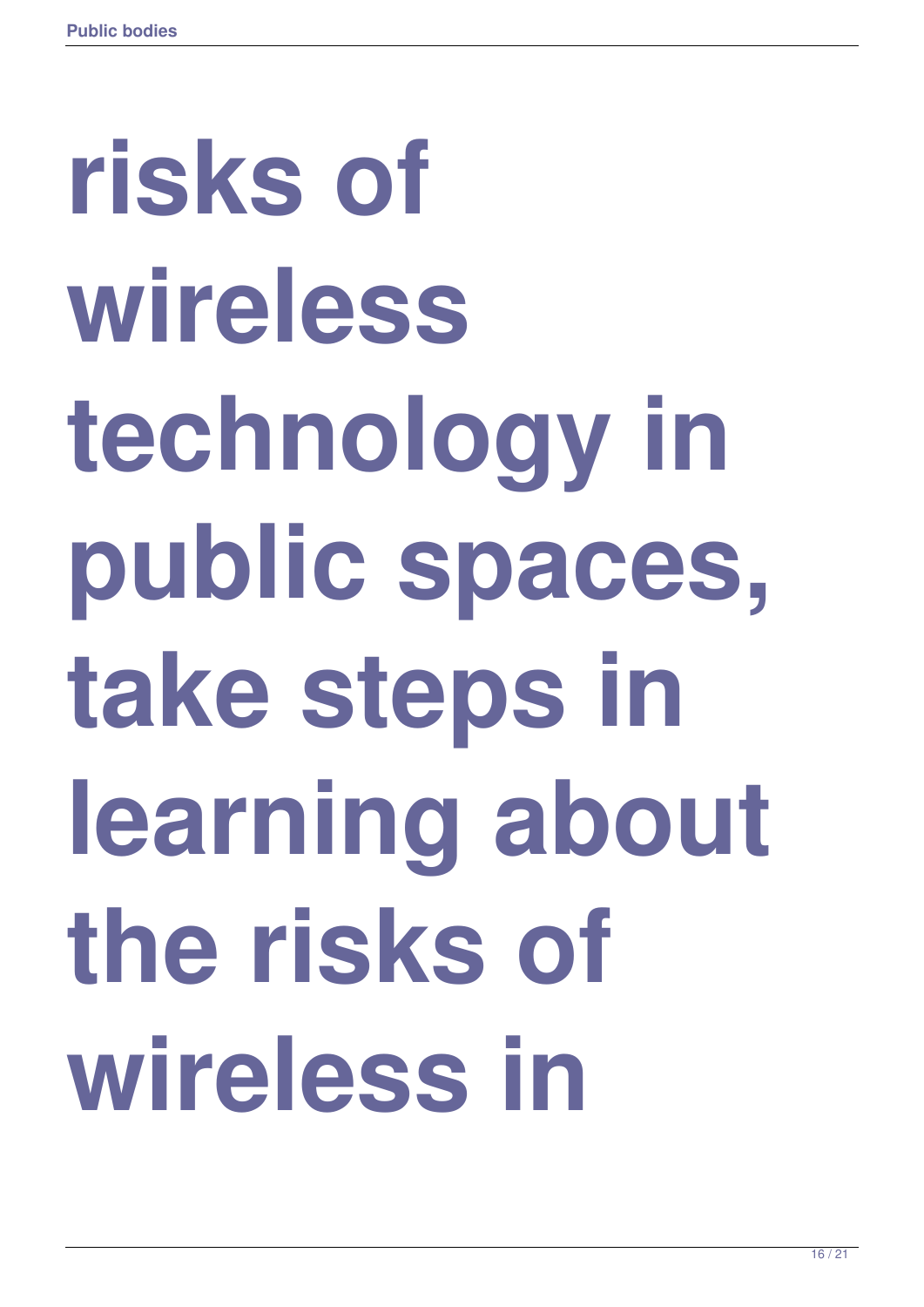# **terms of exposure and impact on library services, monitor wireless technology in their facilities,**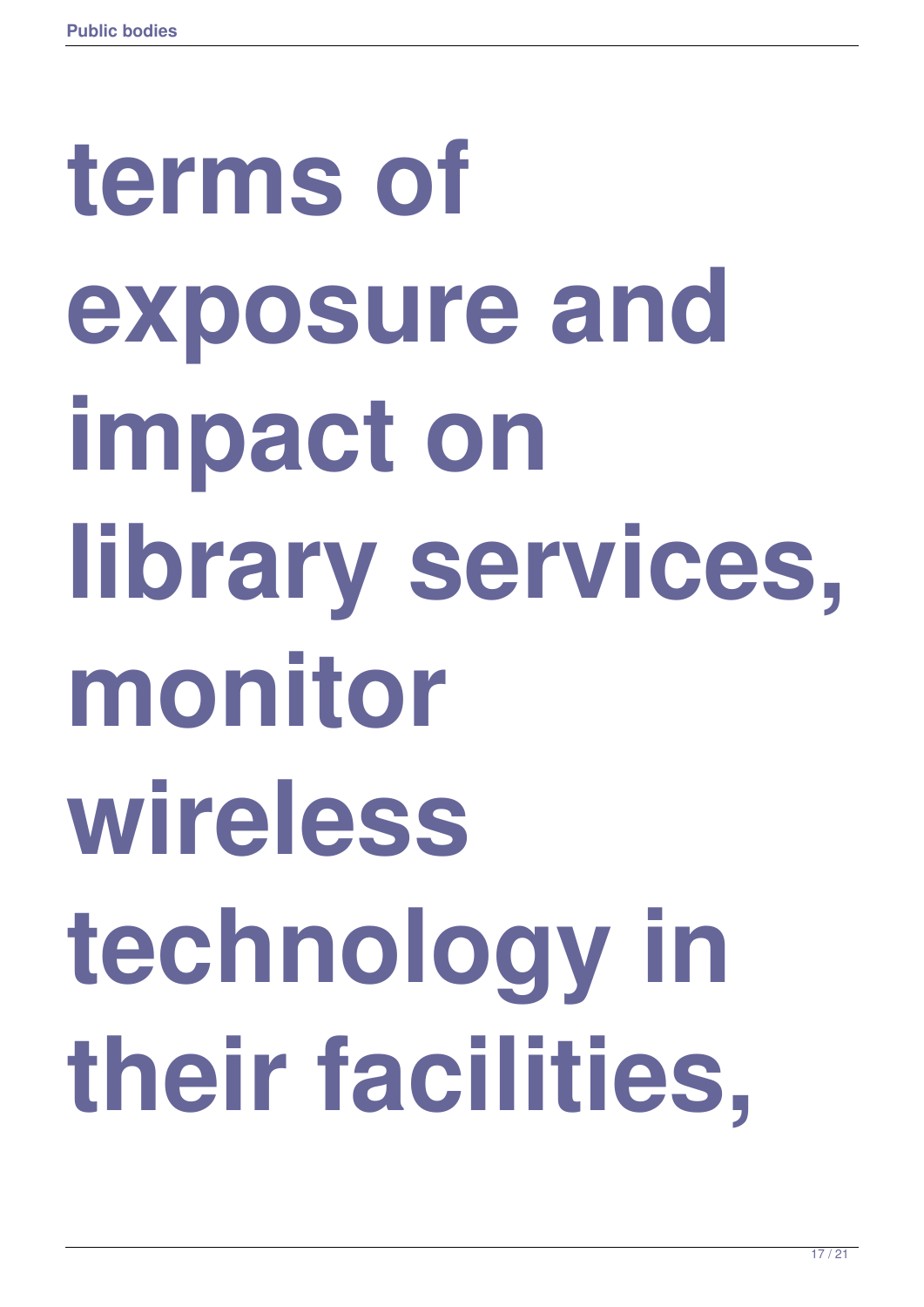# **critically evaluate and adopt alternatives to wireless technology especially in children's**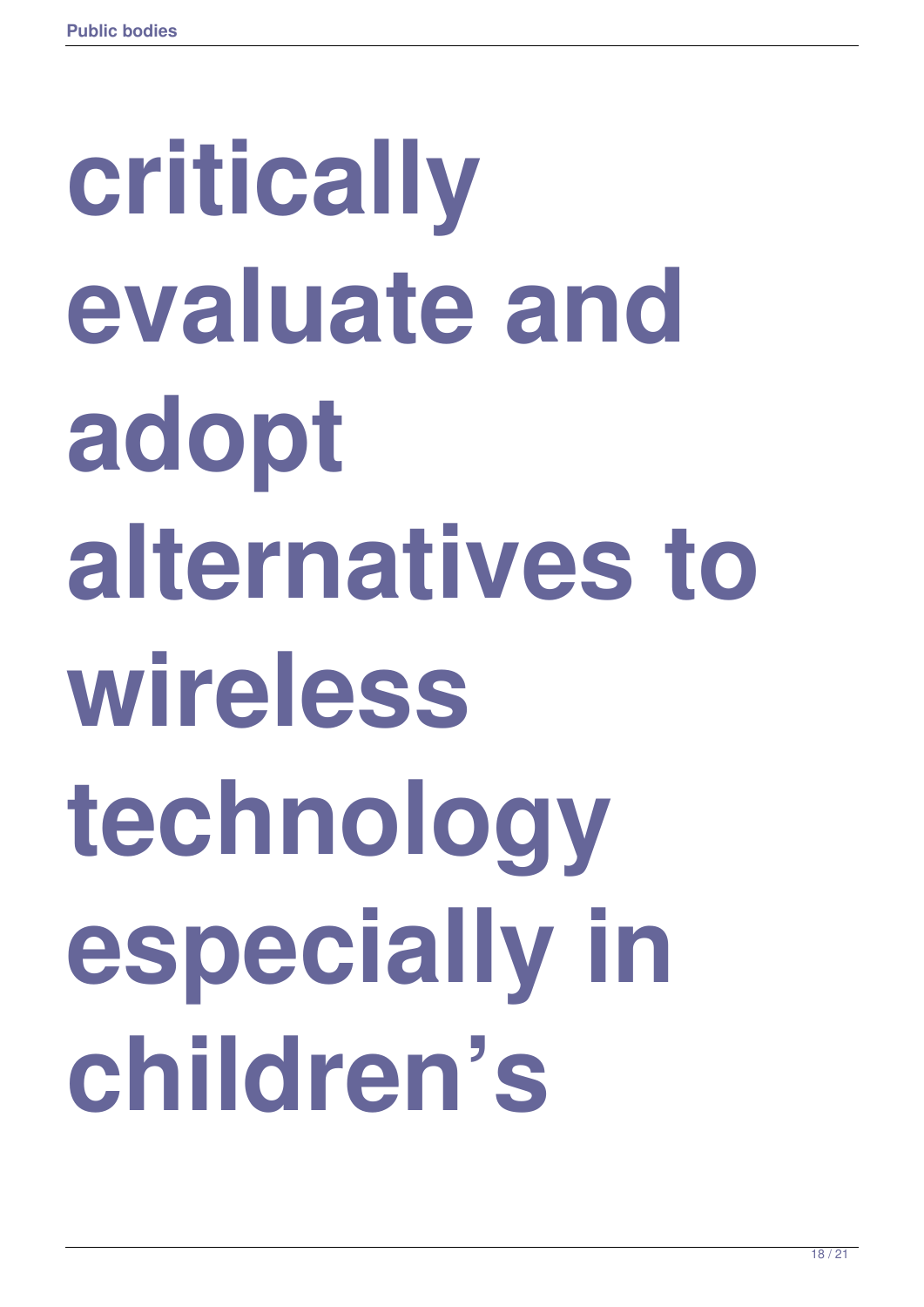# **sections of libraries, create warning signage on risks of wi-fi throughout their libraries,and act**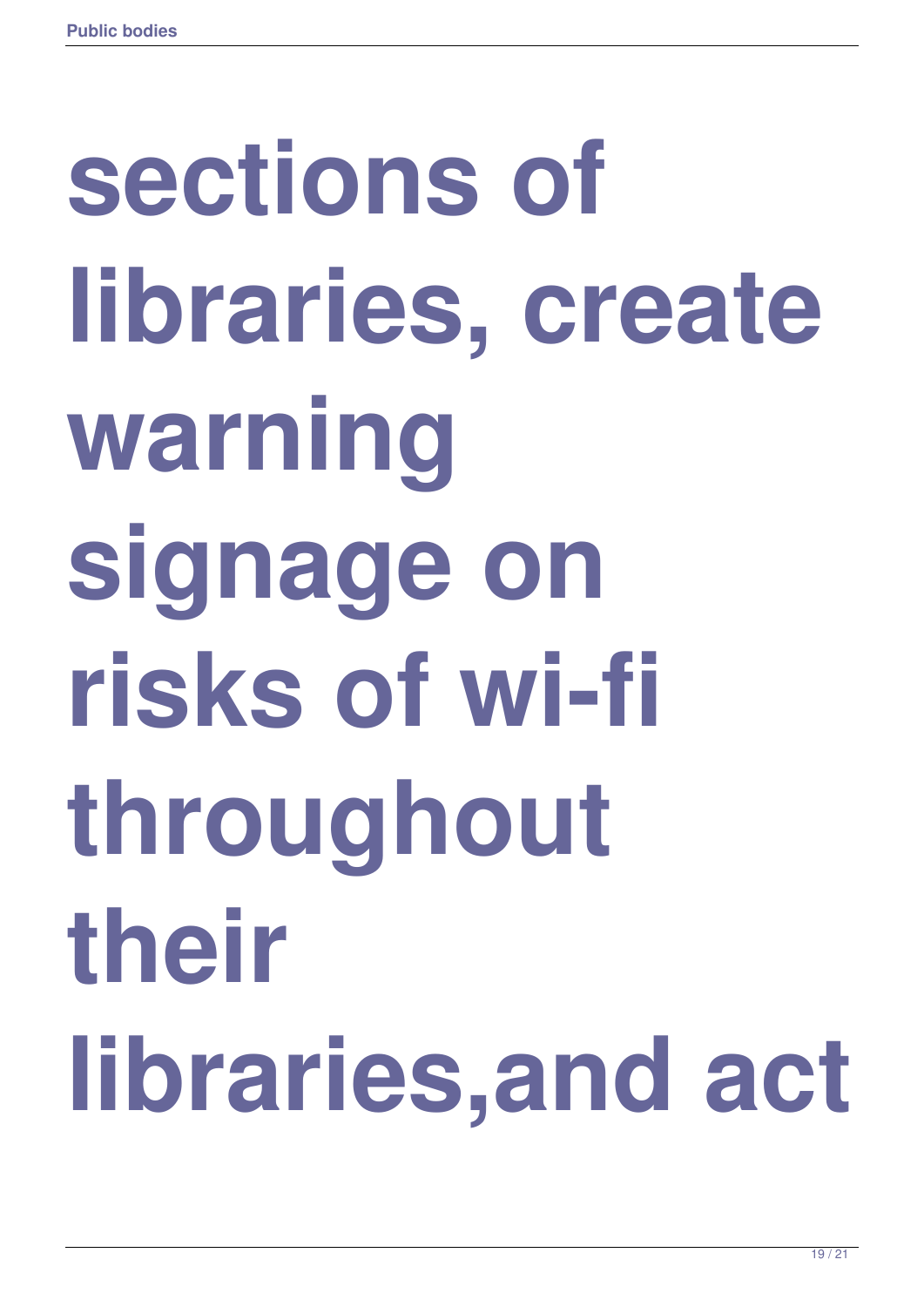## **as a community resource in the public education on wireless technologies."**